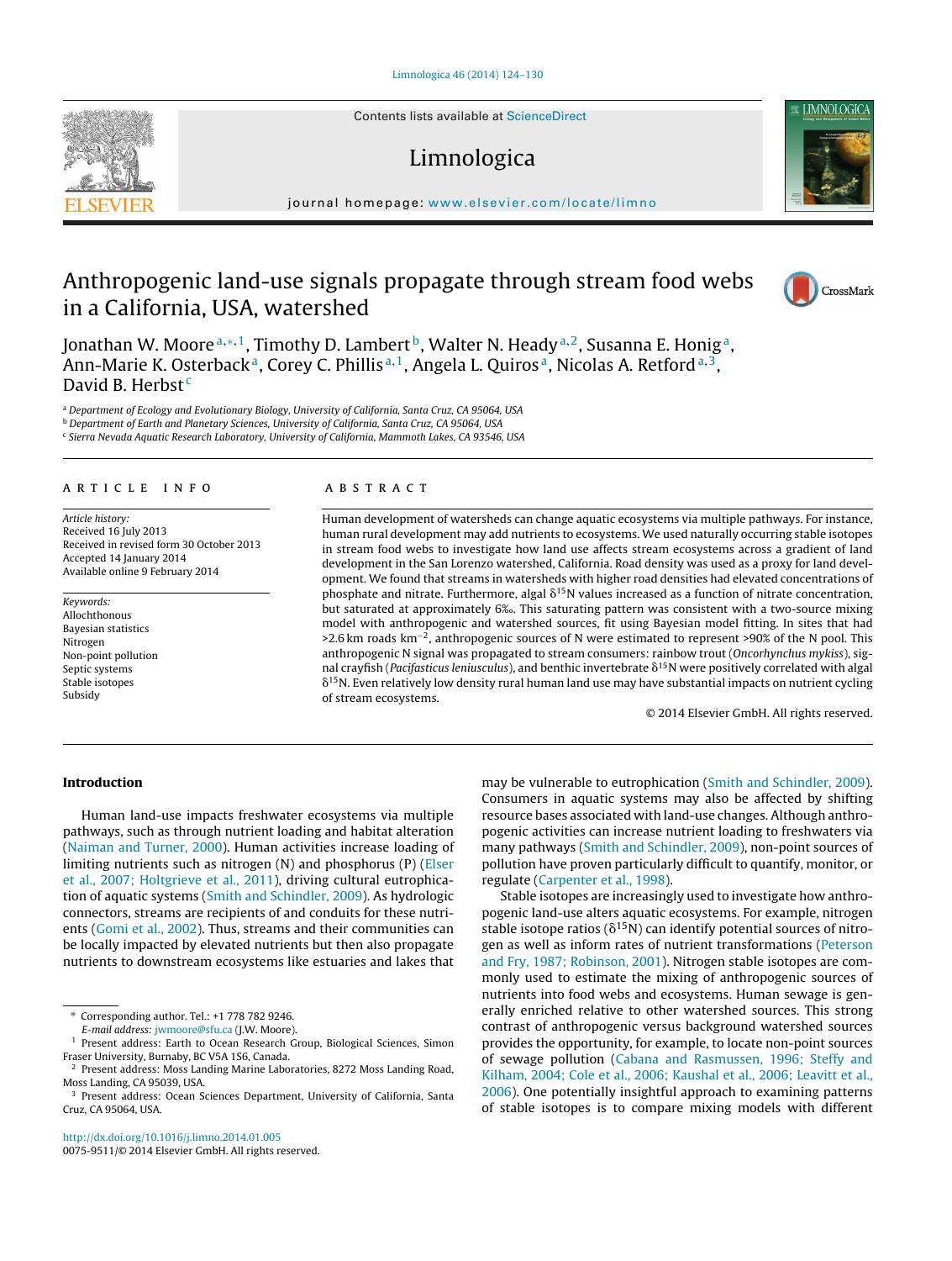potential sources (e.g., [Vander](#page-6-0) [Zanden](#page-6-0) et [al.,](#page-6-0) [2005\).](#page-6-0) For example, in a study of streams in an agricultural region, [Diebel](#page-6-0) [and](#page-6-0) [Vander](#page-6-0) [Zanden](#page-6-0) [\(2009\)](#page-6-0) found that variance in N isotope ratios among stream biota was best explained by inorganic fertilizer application and wetland land cover within the watershed, suggesting the importance of fertilizer-derived nitrate and its removal via denitrification in wetlands. Such approaches may be an important step forward to identify and quantify potential sources of excess nutrients to watersheds ([Smith](#page-6-0) [and](#page-6-0) [Schindler,](#page-6-0) [2009\).](#page-6-0)

The ecological effects of human land use can be illuminated through the study of gradients that span urban to rural developments ([McDonnell](#page-6-0) [and](#page-6-0) [Pickett,](#page-6-0) [1990\).](#page-6-0) In many parts of western NorthAmerica, people are inhabiting more rural landscapes including the headwaters of watersheds (e.g., [Kaushal](#page-6-0) et [al.,](#page-6-0) [2006\).](#page-6-0) Although densities of people may be relatively low in these rural areas, the impacts of such developments on aquatic ecosystems may be large (e.g., [Moore](#page-6-0) et [al.,](#page-6-0) [2003;](#page-6-0) [Burtner](#page-6-0) et [al.,](#page-6-0) [2011\).](#page-6-0) Here we used stable isotopes to examine how human land-use alters stream ecosystems in the San Lorenzo watershed, California along a gradient of human land-use intensity. We asked the question: how does human land-use alter patterns of nutrients and isotopes in stream communities?

#### **Materials and methods**

#### Study system

We examined 12 sites within the San Lorenzo River watershed (Santa Cruz County, CA, USA) that spanned a gradient of human land-use intensity. Sites were located on the numerous relatively small (first and second order) streams within the watershed and were part of a larger study (D. B. Herbst, unpublished data). From this larger set of candidate sites, sites were chosen to stratify a gradient in human land-use intensity and minimize differences in gradient and stream size. With two exceptions, sites were located on different streams. Elevations in this coastal watershed range from 979 m to sea level where the San Lorenzo River enters the Monterey Bay. The climate is Mediterranean, with 76–153 cm rain yr<sup>−1</sup>. Tributaries drain steep soils of weathering granite, schists, marble, and marine deposits consisting of sandstones, shales and mudstones ([Herbert,](#page-6-0) [2009\).](#page-6-0) Most of the watershed is characterized by dense second growth mixed evergreen redwood forest and sparse rural development.

The San Lorenzo watershed has a history of excess anthropogenic nutrient inputs [\(Ricker](#page-6-0) et [al.,](#page-6-0) [2001\).](#page-6-0) Of particular concern is that excess nutrient pollution has decreased water quality in the downstream lagoon and nearby ocean beaches; high counts of fecal coliform and other indicators of nutrient pollution have led to public warnings that these areas are unsafe for swimming [\(Ricker](#page-6-0) et [al.,](#page-6-0) [2001\).](#page-6-0) Sources of elevated nitrate levels in San Lorenzo watershed streams include leaking septic and sewer systems, livestock, and urban runoff [\(Herbert,](#page-6-0) [2009\).](#page-6-0) Indeed, as of 2000 there were approximately 14,000 septic systems within the  $358 \text{ km}^2$  watershed [\(Herbert,](#page-6-0) [2009\).](#page-6-0) It is thought that the steep terrain, seasonally high water tables, episodic stream flows, and limited reduction of nitrates through filtration or denitrification in sandy areas, further contribute to elevated nitrate levels in San Lorenzo River watershed streams [\(Herbert,](#page-6-0) [2009\).](#page-6-0)

#### Field study

Each site consisted of a riffle-pool sequence ranging from 40 to 60 m in length. Sites encompassed an anthropogenic gradient of the watershed which ranged from locations with little anthropogenic influence to locations with higher levels of anthropogenic influence such as road crossing and rural development. We used catchment road density (km km−2) as an index of human land-use intensity for each site. At each site, we collected primary producers (periphyton), and consumers (benthic invertebrates; rainbow trout, Oncorhynchus mykiss; signal crayfish, Pacifasticus leniusculus) for stable isotope analyses and water samples to obtain nutrient concentrations. All sampling was conducted in June 20–26, 2009 at near base stream flow conditions.

Primary producer biomass was characterized by algae (periphyton) scraped from cobbles collected from both a region of slowand fast-water within the sampling site. Previous work has found that water velocity can influence algal stable isotope signatures [\(Findlay](#page-6-0) et [al.,](#page-6-0) [1999,](#page-6-0) [2002\).](#page-6-0) These samples were analyzed for stable isotopes separately. However, our analyses ended up focused on nitrogen isotopes and these were similar (see section "Results").We thus pooled algal samples for analyses. Algae samples were frozen immediately after collection.

At each site benthic invertebrates were collected by a Surber sample (0.5 mm mesh; sampling to a depth of 10 cm) in both a region of fast and slow stream flow. Samples were preserved in 70% ethanol. We note that preservation in ethanol can slightly alter isotope signatures (shifting  $\delta^{13}$ C approximately 1‰ and  $\delta^{15}$ N approximately 0.4 % J Medid  $\delta^{15}$ N approximately 0.4 ‰; [Venturra](#page-6-0) [and](#page-6-0) [Jeppesen,](#page-6-0) [2009\).](#page-6-0) We did  $\delta^{15}$ N approximately  $\delta^{15}$  of this shift because it is likely relatively consistent not adjust for this shift because it is likely relatively consistent within invertebrates that have fairly constrained stoichiometry (as opposed to across taxonomic groups with vastly different stoichiometry). Prior to preparation for stable isotope analysis, invertebrates were sorted and identified to family and functional feeding group (filterer, detritivore, herbivore, or predator) according to [Merritt](#page-6-0) et [al.](#page-6-0) [\(2008\).](#page-6-0) For each functional feeding group present at a site, one or two samples were selected for stable isotope analysis. While samples were run separately, invertebrates from different functional groups were pooled in subsequent analyses because of the lack of replication within functional groups.

Fish and crayfish were collected by three-pass depletion electrofishing. Block nets at the upper and lower extent of each site prevented movement in or out of the site during surveys. Signal crayfish (*Pacifastacus leniusculus*;  $n = 35$ , approximately three per site) and rainbow trout (0. mykiss;  $n = 65$ , approximately five per site) were selected as focal species as they were the most abundant top aquatic consumers present across the different sampling sites. Orbital carapace length (crayfish) or total fork length (trout) and wet weight (to the nearest 0.1 g) were measured on-site for each sampled organism. Crayfish muscle tissue and rainbow trout caudal fin clips [\(Hanisch](#page-6-0) et [al.,](#page-6-0) [2010;](#page-6-0) [Heady](#page-6-0) [and](#page-6-0) [Moore,](#page-6-0) [2013\)](#page-6-0) were collected for stable isotope analysis and immediately frozen.

Algae and benthic invertebrates were oven dried until they reached a constant weight (approximately 48 h at 60 ◦C), whereas crayfish and trout samples were freeze-dried. To remove 13Cdepleted lipids, all consumer samples were flushed with three cycles of petroleum ether at 1200 psi in a Dionex ASE 200 Accelerated Solvent Extraction System. Algae and crayfish tissue samples were ground into a homogenous powder with an agate mortar and pestle. Larger benthic invertebrates were also ground into a fine powder, whereas multiple individuals of the same species were aggregated into one sample for smaller invertebrates. Trout fin clips were left intact. Samples were weighed into  $5 \text{ mm} \times 9 \text{ mm}$  (algae, mean  $\pm$  standard deviation = 4800  $\pm$  31  $\mu$ g) or 3 mm  $\times$  5 mm (benthic invertebrates,  $589 \pm 53 \,\mu$ g; crayfish muscle,  $698 \pm 30 \,\mu$ g; fish fins,  $673 \pm 78$  µg) tin capsules (Costech Analytical Technologies).

#### Stable isotope analyses

Sample  $\delta^{13}$ C and  $\delta^{15}$ N were measured on a Carlo Erba 1108 elemental analyzer coupled to a ThermoFinnigan Delta Plus XP isotope ratio mass spectrometer (University of California, Santa Cruz Stable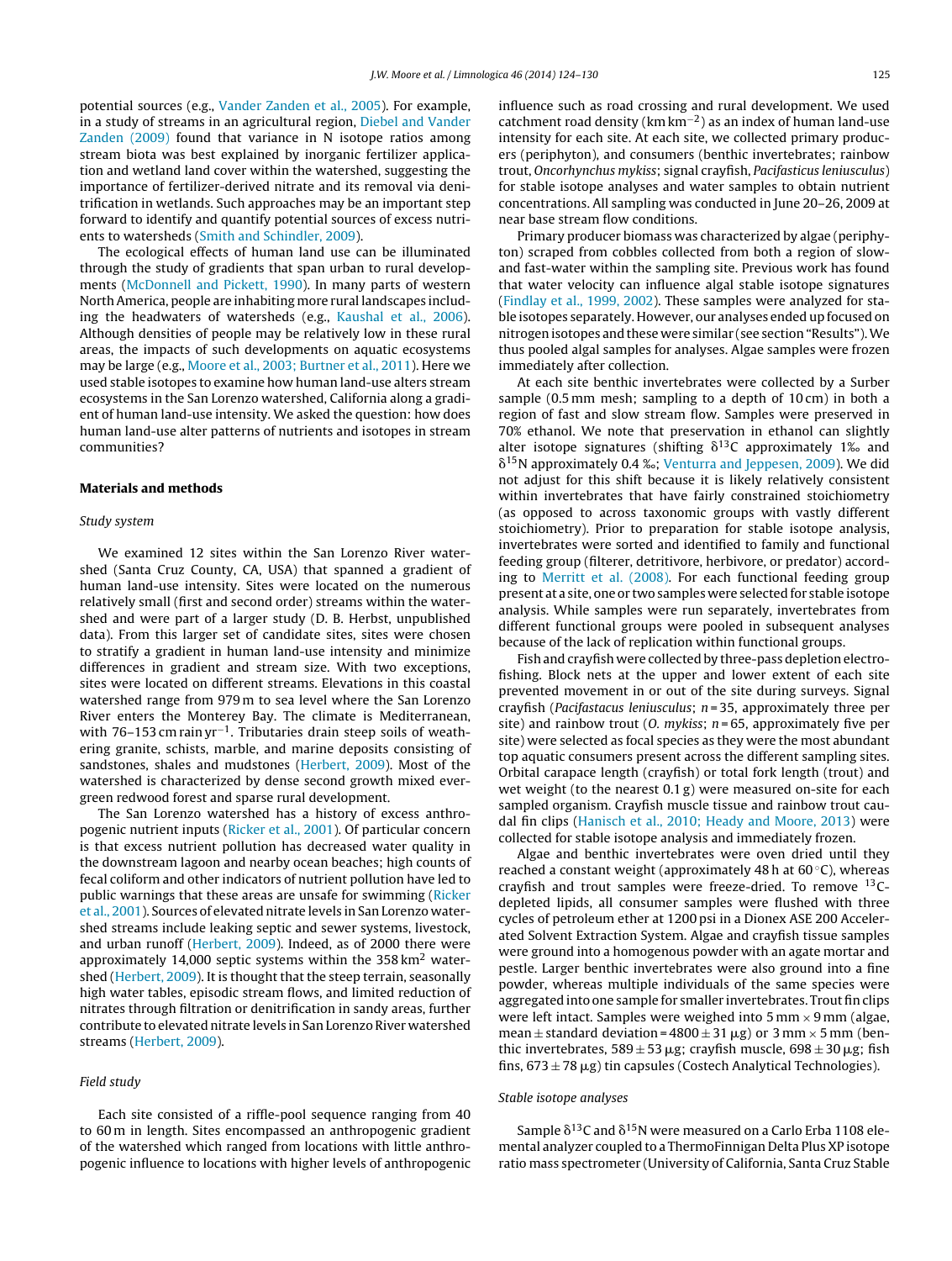Isotope Laboratory). Sample isotope ratios were corrected relative to working standards with C:N ratios similar to the samples. For internationally calibrated in-house standards, analytical precision of  $\delta^{13}$ C and  $\delta^{15}$ N was less than 0.2‰.

#### Water nutrients

We collected duplicate water samples to measure total nitrate and phosphate concentrations at each site. Unfiltered water samples were collected just under the water surface in acid-rinsed high-density polyethylene (HDPE) bottles and were kept frozen at −20 ◦C until analysis. Frozen water samples were thawed, filtered through  $0.7 \mu m$  GF/F filters (Whatman), and analyzed for nitrate and phosphate concentrations using a QuikChem 8000 Flow Injection analyzer (Lachat Instruments) at the University of California, Santa Cruz Marine Analytical Labs.

#### Isotopes and mixing models

To address our question of how human land-use alters stream N cycling, we used a Bayesian information theoretic approach to estimate models and parameters. Bayesian mixing models allow the use of prior information for parameters and the propagation of uncertainty into estimates of posterior probability distributions of contributions to isotopic mixtures (e.g., [Moore](#page-6-0) [and](#page-6-0) [Semmens,](#page-6-0) [2008;](#page-6-0) [Semmens](#page-6-0) et [al.,](#page-6-0) [2009\).](#page-6-0) Bayesian modeling is based on the premise that the probability of a given combination of parameter values is defined by the likelihood of the data given the model and the prior belief in the parameter set. We used such a mixing model to estimate the proportional contributions of N to algae from two sources, anthropogenic (e.g., leaky septic systems) and background watershed sources. This two-source mixing model was written as:

$$
\delta^{15} \mathbf{N}_{\text{mix}} = f_a \times \delta^{15} \mathbf{N} \mathbf{a} + f_b \times \delta^{15} \mathbf{N}_b,\tag{1}
$$

where the stable isotope signature of the mixture ( $\delta^{15}\rm N_{mix}$ ) was a function of proportional contributions of the two sources, anthropogenic sources  $(f_a)$  and background watershed sources  $(f_b)$ , and their respective isotope signatures ( $\delta^{15}\rm N_a$  and  $\delta^{15}\rm N_b$ ) and where  $f_a$ + $f_b$  = 1. While  $\delta^{15}$ N<sub>a</sub> and  $\delta^{15}$ N<sub>b</sub> were not measured in this study, previous studies have indicated that  $\delta^{15}$ N<sub>a</sub> are generally enriched (prior probability distribution was uniformly distributed between 5‰ and 18‰) and  $\delta^{15}N_b$  are generally depleted (prior probabil-<br>ity distribution uniformly distributed between - 2% and 2% ) (e.g. ity distribution uniformly distributed between <sup>−</sup>2‰ and <sup>2</sup>‰) (e.g., [Fogg](#page-6-0) et [al.,](#page-6-0) [1998;](#page-6-0) [Leavitt](#page-6-0) et [al.,](#page-6-0) [2006;](#page-6-0) [Jankowski](#page-6-0) et [al.,](#page-6-0) [2012\).](#page-6-0) Thus, the model estimates the isotope signatures of these two sources, constrained by the prior probability distributions. This model does not incorporate isotopic fractionation on uptake (thereby assuming that no fractionation or that the source isotope signatures have already been adjusted to include fractionation). Given that we also quantified nitrate concentrations concurrently with isotopes, we assumed that variation in nitrate concentrations reflected variation in N available to algae. Thus, we modified the mixing model to directly estimate the amount of N from different sources. This was rewritten as:

$$
\delta^{15} N_{mix} = \frac{(N_t - N_b)}{N_t} \times \delta^{15} N_a + \left(\frac{N_b}{N_t}\right) \times \delta^{15} N_b,
$$
 (2)

where  $N_t$  was the measured concentration of nitrate at the site and  $N<sub>b</sub>$  was the unknown amount of that nitrate that was from background watershed sources. The prior probability distribution for N<sub>b</sub> was uniformly distributed between 0 and 10  $\mu$ M NO<sub>3</sub>−; we did not have direct or published measurements of this prior and thus used a wide and uninformative prior. Through assuming that background watershed nitrate was constant but unknown across sites and estimating this parameter, we estimated the contribution of anthropogenic nitrate as  $N_t - N_b$ .

It is important to note that these analyses were focused on the N that was available for algae to uptake and transfer into their stable isotope signatures. Given that algae have relatively fast turnover times, we think that our single measurements of nitrate during low summer baseflow are likely good approximations of N available to algae during this summer baseflow period. Therefore, our period of inference was restricted to this time frame. Furthermore, it is possible that other processes are contributing to observed isotopic patterns which would suggest a potentially different model structure (see section "Discussion").

#### Bayesian parameter estimation

We estimated the posterior probability distributions of parameters and fit models using a Bayesian approach. Specifically, we estimated posterior probability distributions for  $N_b$ ,  $\delta^{15}N_a$ , and  $\delta^{15}N_b$  based on the data and our prior specifications. Bayesian modeling is based on the premise that the probability of a given combination of parameter values is defined by the likelihood of the data given the model and the prior belief in the parameter set. Markov chain Monte Carlo (MCMC) sampling was performed in JAGS in R [\(Plummer,](#page-6-0) [2003\).](#page-6-0) In essence, the Markov chains "walk" through the parameter space to map the full probability distributions of the all of the parameters. We used three parallel chains, each with 2,000,000 iterations, with a burn-in phase of 10,000 iterations, retaining every 50th sample. Having multiple chains, a high number of iterations, a burn-in period, and retaining a subset of samples facilitates full exploration of parameter space while avoiding bias from the MCMC process or starting points. Model diagnostics were performed and [Fig.](#page-3-0) 3a, and b were prepared using the coda package in R ([Plummer](#page-6-0) et [al.,](#page-6-0) [2006;](#page-6-0) [R](#page-6-0) [Core](#page-6-0) [Team,](#page-6-0) [2012\).](#page-6-0) All MCMC chains showed visual evidence of convergence, exhibited low levels of auto-correlation, and Gelman and Rubin diagnostics were all at 1, evidence of an effective MCMC procedure. One of the informative outputs of this model fitting is posterior probability distributions of the parameters.

#### **Results**

The streams sampled in this survey of the San Lorenzo watershed varied in their land-use intensity. Specifically, the road density of the stream basins ranged from 0.89 to 6.13 road km km<sup>-2</sup>. Sites with higher human land-use generally had higher nutri-ent concentrations [\(Fig.](#page-3-0) 1). Nitrate concentrations were positively related to road density ( $\mu$ M nitrate = 21.61 × road – 34.17,  $R^2$  = 0.69,  $p = 0.0008$ ) and in some sites were extremely elevated (maximum 126.1  $\mu$ M). The relationship between phosphate concentration and road density was not significant although the correlation was positive ( $\mu$ M phosphate = 1.05  $\times$  road + 0.067,  $R^2$  = 0.22,  $p$  = 0.12). The molar N:P of stream water was generally low (median 3.73, mean 11.1, and sd 18.3) and did not covary significantly with road density.

N isotopes of algae showed a strong positive saturating relationship with nitrate concentration [\(Fig.](#page-3-0) 2). At sites with low nitrate concentrations, the  $\delta^{15}$ N of algae was as low as 1‰. Above<br>10 uM pitrate algal  $\delta^{15}$ N was consistently between 5 and 6.3%. A  $10 \mu$ M nitrate, algal  $\delta^{15}$ N was consistently between 5 and 6.3‰. A<br>two source mixing model (see section "Materials and Methods") two-source mixing model (see section "Materials and Methods") captured the strongly saturating relationship between  $\delta^{15}N$  iso-topes of algae and nitrate concentration [\(Fig.](#page-3-0) 2). Algal  $\delta^{15}N$  values showed positive but more variable relationships with road density and phosphate concentrations (analyses not shown). These results were focused on the average algae isotope signatures for a site; however we note that the  $\delta^{15}$ N of slow- and fast-water algae were highly correlated ( $\delta^{15}N$  of slow-water algae = 1.04  $\times$   $\delta^{15}N$  of fastwater algae – 0.32;  $R^2$  = 0.92). C isotopes of algae and consumers were variable and are not discussed further.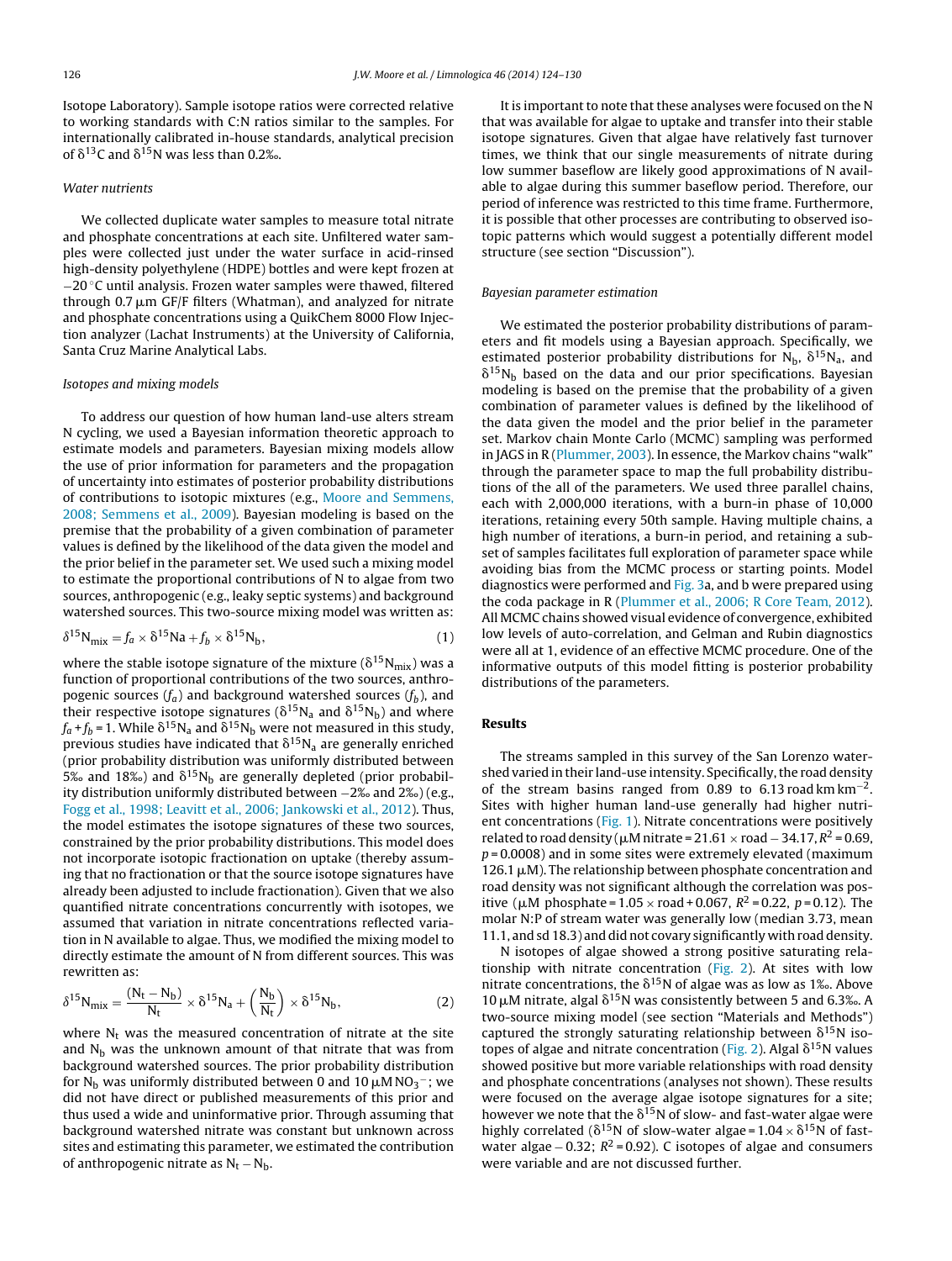<span id="page-3-0"></span>

**Fig. 1.** Relationships between road density in stream catchment and dissolved nutrient concentrations. Points represent site-specific average nutrient concentrations. The line shows the best linear fit (significance at  $p < 0.05$ ), and the gray area shows the region contained within the 95% confidence limits.

The parameter distributions from the two-source mixing model revealed information on nitrate dynamics (Fig. 3a,b). The  $\delta^{15}N$ signatures of the background watershed nitrogen source was estimated to be 0.32‰ with some uncertainty (-1.82‰ to 1.93‰; this and the following represent 95% confidence limits), indicating that the data had little power to distinguish among possible parameter values within the prior distribution. The  $\delta^{15}$ N value of the anthropogenic nitrate source was estimated to be 5.84‰ (with relatively small confidence limits, 5.49‰to 6.18‰). The model estimated that background watershed inputs of nitrate  $(N_b)$  contributed little to the total N pool (Fig. 3b; 0.564  $\mu$ M with a range of 0.393–0.817).



**Fig. 2.** Observed and predicted N isotopes as a function of stream nitrate. Each open point represents the observed average algal N isotope signature and the corresponding site nitrate concentration. Also shown is the line that represents the best model fit for a two-source mixing model.



**Fig. 3.** Parameter estimates for two-source mixing model from Bayesian parameter estimation. Higher posterior densities represent more probable parameter values based on the data. (A) Posterior probability densities for the N isotope value for the background watershed N source and the anthropogenic N source. (B) Posterior probability density of the concentration of nitrate that comes from background watershed sources.

Based on these parameter estimates for background and anthropogenic N, we predicted the relative contributions of background watershed and anthropogenic sources of N to algae across different nitrate concentrations [\(Fig.](#page-4-0) 4). At low nitrate concentrations, anthropogenic sources contributed little while background watershed nitrogen contributed the majority of N [\(Fig.](#page-4-0) 4a). However, nitrate from anthropogenic sources increased quickly and dramatically, comprising over 90% of the nitrate budget when nitrate  $>10 \mu$ M. Estimates of the proportional contribution for these two sources revealed that N budgets shifted across the gradient of road densities [\(Fig.](#page-4-0) 4b). At low road densities (<2.6 km km−2), anthropogenic sources contributed variably, from 37% to 89% of N. At higher road densities, anthropogenic sources contributed virtually all of the N (>90%). Confidence limits surrounding estimates were also wider at lower road densities but quite narrow above 2.6 km km<sup>-2</sup>. Accordingly, the proportional contribution of background watershed N mirrored this pattern, being higher and more variable at lower road densities and smaller at higher road densities.

Anthropogenic enrichment of algal  $\delta^{15}$ N was propagated up food webs [\(Fig.](#page-4-0) 5). Benthic invertebrate  $\delta^{15}$ N values were positively related to algal  $\delta^{15}N$  values  $(\delta^{15}N_{\text{inverse}} = 0.91 \times \delta^{15}N_{\text{algae}} + 1.67)$  $R^2$  = 0.783, p=0.0001), as were  $\delta^{15}$ N values of signal crayfish  $(\delta^{15}N_{crayfish} = 0.81 \times \delta^{15}N_{algae} + 4.2, R^2 = 0.76, p = 0.001)$ , and rainbow trout  $(\delta^{15}N_{\text{trout}} = 0.66 \times \delta^{15}N_{\text{algae}} + 6.38, R^2 = 0.72, p = 0.0004)$ . Given that isotopes of consumers generally reflect what they eat, plus discrimination, we can use the slope as a proxy for consumer reliance on algae basal resources. Not surprisingly, these three groups of consumers had different intercepts, suggestive of different trophic levels. For invertebrates and crayfish, the confidence limits of the slopes of these relationships included one, suggesting that the anthropogenic N signal may be propagated up the food web in a one-to-one fashion. The slope for rainbow trout was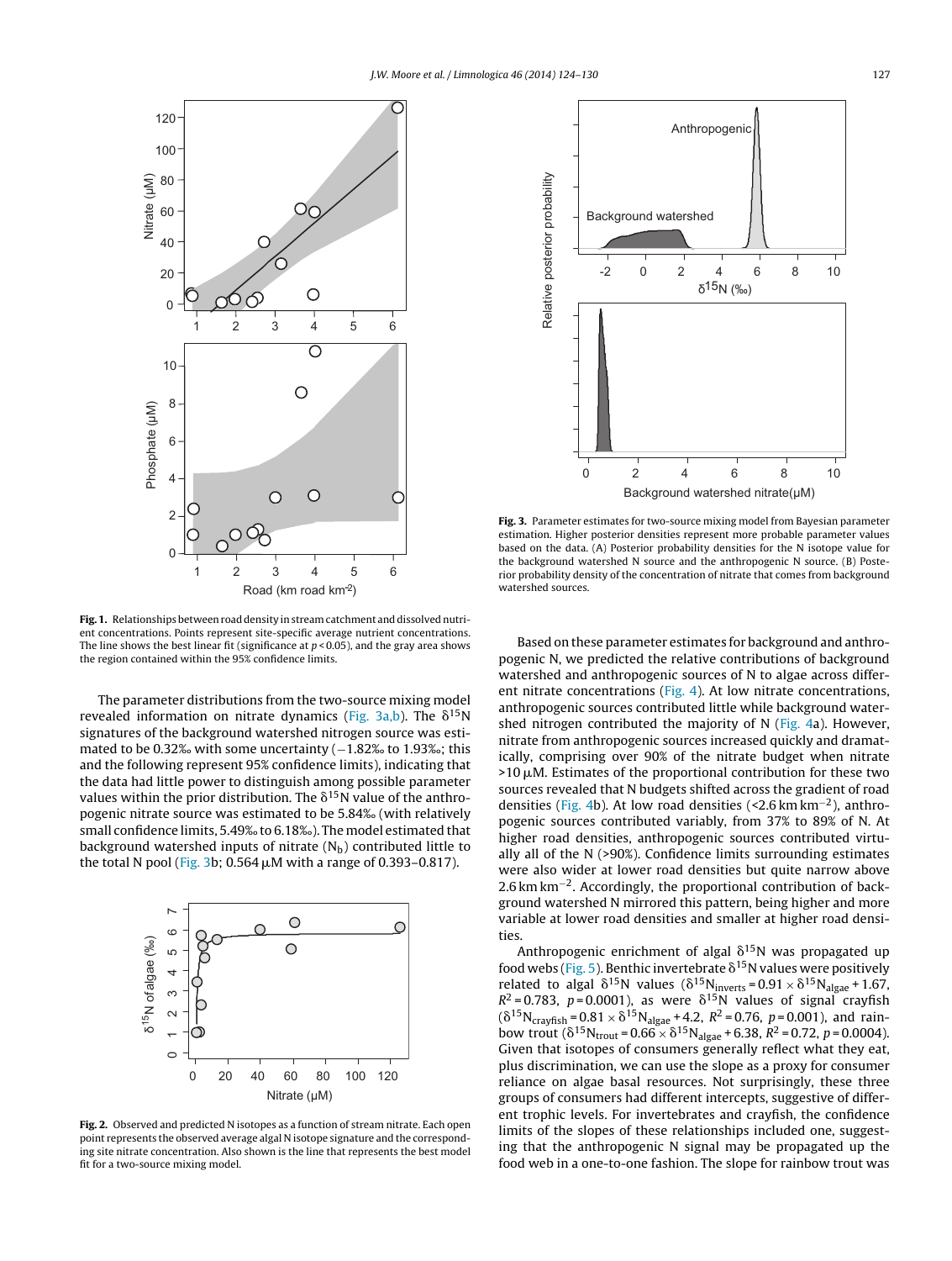<span id="page-4-0"></span>

**Fig. 4.** Estimated nitrogen budgets for stream algae, based on the two-source mixing model. (A) The proportional contribution of N from anthropogenic sources, with black line representing best estimate and gray lines illustrating the 95% uncertainty interval. (B) Predicted proportional contribution of anthropogenic N to stream algae as a function of observed road density. Gray points portray the estimate based on the median parameter estimate, and open small triangles illustrate the 95% confidence limits.

significantly less than one, suggesting that these consumers are not fully reliant on local aquatic resources.

#### **Discussion**

Here we quantified naturally occurring stable isotopes in stream food webs across a gradient of anthropogenic influence. Streams in areas with higher human land-use had higher concentrations of dissolved nutrients that can limit productivity [\(Fig.](#page-3-0) 1). Intriguingly, nitrogen isotope ratios showed a strongly saturating relationship with nitrate concentrations; at low nitrate concentrations,  $\delta^{15}$ N values of algae were as low as <sup>1</sup>‰, while at nitrate concentrations that were above 10  $\mu$ M, algae were consistently between 5 and 6.3‰ [\(Fig.](#page-3-0) 2). This saturating pattern was consistent with <sup>a</sup> two-source mixing model that also quantified the contribution of watershed N. Anthropogenic N was estimated to be the dominant source of nitrate; it contributed >90% of nitrate at sites with higher road densities (Fig. 4). These patterns of  $^{15}N$  enrichment were propagated from algae up to stream consumers such as benthic invertebrates, crayfish, and rainbow trout.

The observed saturating relationship between stream nitrate and algae  $\delta^{15}$ N is consistent with loading of anthropogenic nitrate ([Fig.](#page-3-0) 2). Indeed, the model explained much of the observed variation in algae  $\delta^{15}$ N as a function of observed nitrate ([Fig.](#page-3-0) 2). This type of saturating relationship is to be expected from the two-source mixing model that we specified; if we had fit a single source model, then our model estimate would have been a single horizontal line that clearly would not have fit the data suitably [\(Fig.](#page-3-0) 2). Our results also speak to the importance of linking measurements of nutrient



**Fig. 5.** N isotopes of stream consumers as a function of algal  $\delta$  <sup>15</sup>N. Each point indicates the average isotope signature at each site. The line shows the best linear fit significant at  $p < 0.05$ , and the gray area shows the 95% confidence limits.

concentrations with stable isotopes; stable isotopes yield insight at low nitrate concentrations but get saturated at higher nitrate concentrations.

Our estimates of the anthropogenic  $\delta^{15}N$  signature provide some insight into the possible mechanisms of anthropogenic N loading. Specifically, Bayesian model fitting estimated the N isotope signatures of the anthropogenic source to be fairly low, at 5.7% [\(Fig.](#page-3-0) 3a). This value is lower than treated sewage signatures (generally 12–18‰; [Hansson](#page-6-0) et [al.,](#page-6-0) [1997;](#page-6-0) [Leavitt](#page-6-0) et [al.,](#page-6-0) [2006;](#page-6-0) [Jankowski](#page-6-0) et [al.,](#page-6-0) [2012\),](#page-6-0) and better matches the N isotopic signature of unprocessed sewage or septic tank effluent [\(Fogg](#page-6-0) et [al.,](#page-6-0) [1998;](#page-6-0) [Gaston](#page-6-0) [and](#page-6-0) [Suthers,](#page-6-0) [2004;](#page-6-0) [Hinkle](#page-6-0) et [al.,](#page-6-0) [2008\).](#page-6-0)

It seems likely that the San Lorenzo watershed is awash in N from septic systems during the summer months  $(Fig. 4)$ . In addition, through making the assumption that the amount of background watershed nitrate was constant across sites; we estimate that background watershed sources of nitrate contribute relatively little to stream loading ([Fig.](#page-3-0) 3b; median estimate of background watershed nitrate was  $0.564 \mu M$ ). We postulate that anthropogenic loading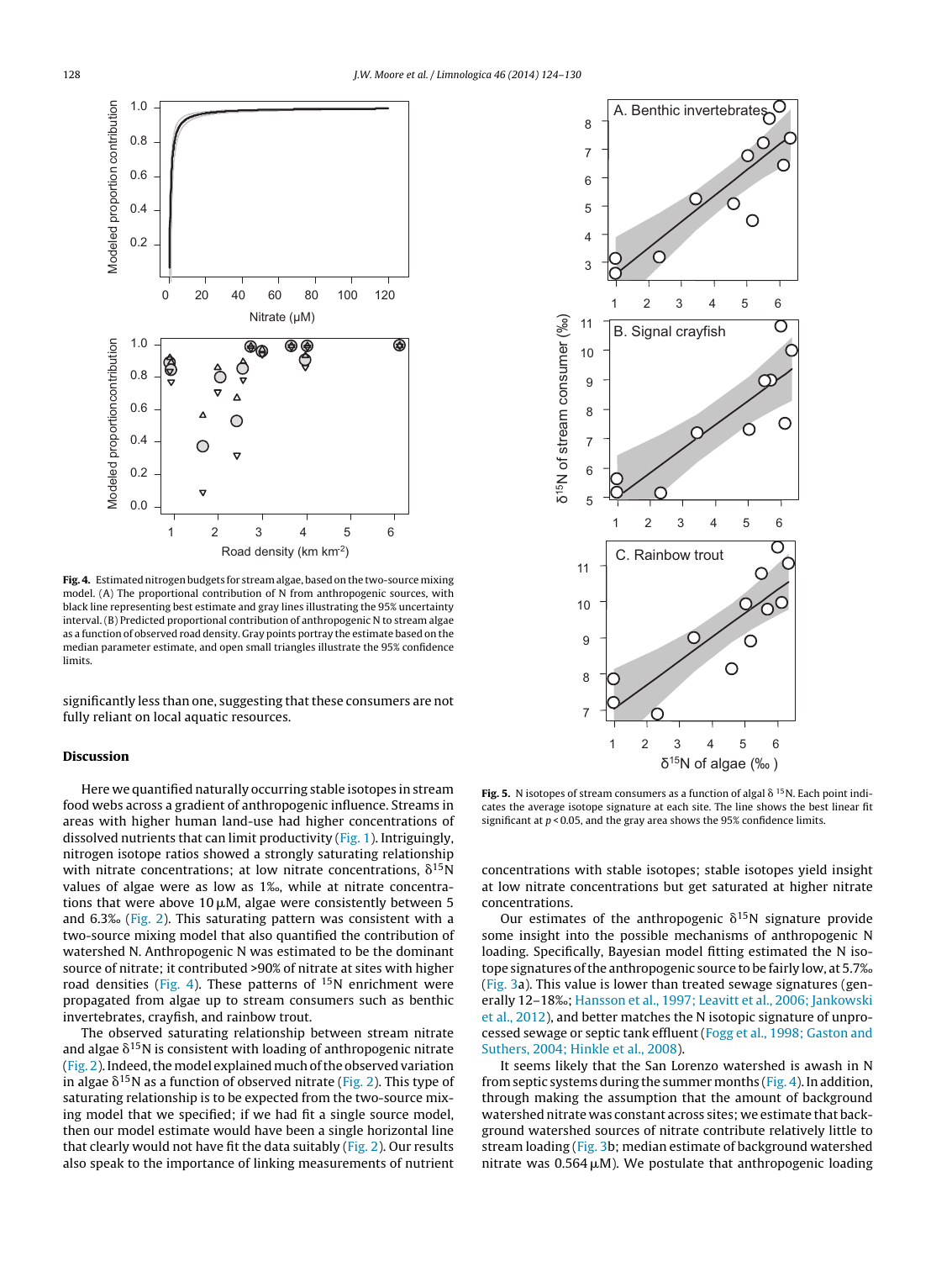<span id="page-5-0"></span>leads to elevated nitrate and enriched  $\delta^{15}N$  of algae. Based on model results, we predict that anthropogenic nitrate dominates in sites with higher human land-use intensity, representing >90% of the nitrate in these areas. By revealing the degree to which anthropogenic sources dominate nitrate dynamics in this watershed, these results build on previous studies in the San Lorenzo river watershed that have suggested that the two primary sources of N are anthropogenic sewage and natural background (e.g., [Ricker](#page-6-0) et [al.,](#page-6-0) [1994\).](#page-6-0)

It is important to note that variability in nitrogen stable isotope ratios can be driven by mixing or a variety of transformations via the nitrogen cycle. For instance, N fixation could be an additional source of N, whereby atmospheric N $_2$  (  $\delta^{15}$  N of approximately <sup>−</sup>1‰) is transformed and added to the ecosystem. <sup>N</sup> fixation generally occurs when N is limiting, for example when anthropogenic sources are loading nutrients with low N:P ratios ([Schindler,](#page-6-0) [1977\).](#page-6-0) For instance, [Jankowski](#page-6-0) et [al.](#page-6-0) [\(2012\)](#page-6-0) found that their observed patterns of  $\delta^{15}N$  in urban lakes was well explained by a mixing model that included mixing of background watershed N, anthropogenic N (from septic/sewage), and N fixation that added enough N to overcome N limitation. We generally observed that the N:P ratio of stream water was low (median 3.73). If fixation is increasing loading of N in the study watershed at a consistent proportion to the anthropogenic N loading pool, N fixation could be contributing substantially to the N budget and observed isotope patterns. However, it is easier to envision N fixation occurring at a rate to reach stoichiometric equilibrium (e.g., Redfield ratio) for lake systems with relatively long residence times (e.g., [Patoine](#page-6-0) et [al.,](#page-6-0) [2006;](#page-6-0) [Jankowski](#page-6-0) et [al.,](#page-6-0) [2012\);](#page-6-0) it is less intuitive for stream systems where local nutrient concentrations may be more dependent on upstream processes. Furthermore, denitrification, whereby nitrate is transformed to gaseous N, could be contributing to variation in algal  $\delta^{15}$ N. Denitrification enriches the residual nitrate pool in  $\delta^{15}$ N (e.g., [Knöller](#page-6-0) et [al.,](#page-6-0) [2011\).](#page-6-0) A large-scale study of stream denitrification found that denitrification rates were higher in nitrate-laden streams in agricultural and urban regions, but that denitrification uptake velocity decreased as a function of nitrate concentration ([Mulholland](#page-6-0) et [al.,](#page-6-0) [2008\).](#page-6-0) Perhaps our observed patterns are evidence of thresholds of denitrification. However, given that denitrification removes nitrate and enriches the remaining nitrate pool, this possibility does not explain the observed saturating relationship between nitrate and algal <sup>15</sup>N. Furthermore, it is possible that there are other unaccounted for anthropogenic sources of N such as ammonium fertilizer that have relatively depleted  $\delta^{15}$ N ([Wassenaar](#page-6-0) et [al.,](#page-6-0) [2006\).](#page-6-0) Thus, this study cannot rule out the possibility that other transformations or sources contribute to the observed N budget, but a simple two-source mixing model with watershed and anthropogenic N sources is most parsimonious.

The anthropogenic N signal was propagated to stream consumers. Stream consumers, including rainbow trout, signal crayfish, and benthic invertebrates, all showed a positive and linear relationship with algal  $\delta^{15}N$  [\(Fig.](#page-4-0) 5). If consumers were deriving the majority of their tissue from terrestrial (allochthonous) sources, then the algal  $\delta^{15}N$  variability would not be related to consumer  $\delta^{15}N$  variability. The slope of rainbow trout was less than one, however, indicating that these consumers also rely on terrestrial invertebrates with a more constant isotope signature. The observed coherence between stream algal and consumer N isotopes suggests that consumers are deriving much of their tissue from local aquatic resources, highlighting the potential for strong trophic interactions within this stream food web ([Moore](#page-6-0) et [al.,](#page-6-0) [2012\).](#page-6-0)

We found that human land-use, primarily in the form of rural developments, altered nitrogen patterns in this coastal California watershed. Our model comparison suggested that the observed

patterns in the  $\delta^{15}$ N of algae may be driven by inputs of anthropogenic sources. In this watershed, our models estimated that at sites with low nitrate concentrations, the background watershed was an important source of N ([Fig.](#page-4-0) 4). However, at locations with higher nitrate levels that also corresponded to watersheds with higher road densities (>2.6 km km−2), background watershed sources were minimal(<10%). Instead, in these sites, anthropogenic sources contributed to the bulk of the assimilated N. These results, coupled with the fact that this watershed has a high density of residences on septic systems [\(Ricker](#page-6-0) et [al.,](#page-6-0) [2001\),](#page-6-0) suggest that leaky septic systems from low-density human developments are drastically changing the nutrient dynamics of this coastal watershed. Previous research has also highlighted the problem of excess nutrients in the San Lorenzo watershed and the downstream lagoon [\(Ricker](#page-6-0) et [al.,](#page-6-0) [2001\).](#page-6-0) The resulting eutrophication continues to degrade this watershed, its ecosystem services such as clean swimming water, and threatens native species such as imperiled anadromous steelhead (O. mykiss) that use the lagoon as rearing habitat [\(Ricker](#page-6-0) et [al.,](#page-6-0) [2001\).](#page-6-0)

This study thus follows the recommendations of [McDonnell](#page-6-0) [and](#page-6-0) [Pickett](#page-6-0) [\(1990\)](#page-6-0) to study urban to rural gradients to illuminate how land-use change alters ecosystems and communities. The development of watersheds can lead to multiple drivers simultaneously acting to alter aquatic ecosystems. For instance, residential development along streams can add nutrients. Here we found that rural developments had dramatic impacts on nitrate cycling that were propagated up the food web. Different development patterns will likely drive different changes to ecosystem processes (e.g., [Moore](#page-6-0) et [al.,](#page-6-0) [2003;](#page-6-0) [Burtner](#page-6-0) et [al.,](#page-6-0) [2011\),](#page-6-0) but these differences are still poorly understood (Alberti, 2005). While human densities in rural developments may be relatively low, if these developments rely on ineffective treatment of wastes, their nutrient enrichment may dramatically change nutrient cycling in aquatic systems.

#### **Author contributions**

Contributions to this publication include study design (JWM, DBH), field sampling (JWM, AKO, CCP, DBH), sample preparation and lab analyses (TDL, WNH, SEH, AKO, CCP, ALQ, NAR), data analyses (JWM), and writing (JWM and TDL, with contributions and revisions from WNH, SEH, AKO, CCP, and ALQ).

#### **Acknowledgments**

We thank Paul Koch for his guidance on laboratory methods and his thoughtful feedback. His course Isotopic Methods in Environmental Sciences (University of California, Santa Cruz, Department of Earth and Planetary Sciences) provided a forum for this project. Cristina Cois, Laura Twardochleb, Cyril Michel, Mark Novak, and Michael Beakes helped perform field and lab work. We thank Daniel Schindler, Gordon Holtgrieve, KathiJo Jankowski, and several reviewers for helpful feedback on manuscript drafts and discussion on N cycling and Eric Ward for quantitative assistance. This work was supported by University of California, Santa Cruz.

#### **References**

- Alberti, M., 2005. [The](http://refhub.elsevier.com/S0075-9511(14)00008-5/sbref0005) [effects](http://refhub.elsevier.com/S0075-9511(14)00008-5/sbref0005) [of](http://refhub.elsevier.com/S0075-9511(14)00008-5/sbref0005) [urban](http://refhub.elsevier.com/S0075-9511(14)00008-5/sbref0005) [patterns](http://refhub.elsevier.com/S0075-9511(14)00008-5/sbref0005) [on](http://refhub.elsevier.com/S0075-9511(14)00008-5/sbref0005) [ecosystem](http://refhub.elsevier.com/S0075-9511(14)00008-5/sbref0005) [function.](http://refhub.elsevier.com/S0075-9511(14)00008-5/sbref0005) [Int.](http://refhub.elsevier.com/S0075-9511(14)00008-5/sbref0005) [Reg.](http://refhub.elsevier.com/S0075-9511(14)00008-5/sbref0005) [Sci.](http://refhub.elsevier.com/S0075-9511(14)00008-5/sbref0005) [Rev.](http://refhub.elsevier.com/S0075-9511(14)00008-5/sbref0005) [28,](http://refhub.elsevier.com/S0075-9511(14)00008-5/sbref0005) [168–192.](http://refhub.elsevier.com/S0075-9511(14)00008-5/sbref0005)
- Burtner, A.M., McIntyre, P.B., Allan, J.D., Kashian, D.R., 2011. [The](http://refhub.elsevier.com/S0075-9511(14)00008-5/sbref0010) [influence](http://refhub.elsevier.com/S0075-9511(14)00008-5/sbref0010) [of](http://refhub.elsevier.com/S0075-9511(14)00008-5/sbref0010) [land](http://refhub.elsevier.com/S0075-9511(14)00008-5/sbref0010) [use](http://refhub.elsevier.com/S0075-9511(14)00008-5/sbref0010) [and](http://refhub.elsevier.com/S0075-9511(14)00008-5/sbref0010) [potamodromous](http://refhub.elsevier.com/S0075-9511(14)00008-5/sbref0010) [fish](http://refhub.elsevier.com/S0075-9511(14)00008-5/sbref0010) [on](http://refhub.elsevier.com/S0075-9511(14)00008-5/sbref0010) [ecosystem](http://refhub.elsevier.com/S0075-9511(14)00008-5/sbref0010) [function](http://refhub.elsevier.com/S0075-9511(14)00008-5/sbref0010) [in](http://refhub.elsevier.com/S0075-9511(14)00008-5/sbref0010) [Lake](http://refhub.elsevier.com/S0075-9511(14)00008-5/sbref0010) [Superior](http://refhub.elsevier.com/S0075-9511(14)00008-5/sbref0010) [tributaries.](http://refhub.elsevier.com/S0075-9511(14)00008-5/sbref0010) [J.](http://refhub.elsevier.com/S0075-9511(14)00008-5/sbref0010) [Great](http://refhub.elsevier.com/S0075-9511(14)00008-5/sbref0010) [Lakes](http://refhub.elsevier.com/S0075-9511(14)00008-5/sbref0010) [Res.](http://refhub.elsevier.com/S0075-9511(14)00008-5/sbref0010) [37,](http://refhub.elsevier.com/S0075-9511(14)00008-5/sbref0010) [521](http://refhub.elsevier.com/S0075-9511(14)00008-5/sbref0010)–[527.](http://refhub.elsevier.com/S0075-9511(14)00008-5/sbref0010)
- Cabana, G., Rasmussen, J.B., 1996. [Comparison](http://refhub.elsevier.com/S0075-9511(14)00008-5/sbref0015) [of](http://refhub.elsevier.com/S0075-9511(14)00008-5/sbref0015) [aquatic](http://refhub.elsevier.com/S0075-9511(14)00008-5/sbref0015) [food](http://refhub.elsevier.com/S0075-9511(14)00008-5/sbref0015) [chains](http://refhub.elsevier.com/S0075-9511(14)00008-5/sbref0015) [using](http://refhub.elsevier.com/S0075-9511(14)00008-5/sbref0015) [nitrogen](http://refhub.elsevier.com/S0075-9511(14)00008-5/sbref0015) [isotopes.](http://refhub.elsevier.com/S0075-9511(14)00008-5/sbref0015) [Proc.](http://refhub.elsevier.com/S0075-9511(14)00008-5/sbref0015) [Natl.](http://refhub.elsevier.com/S0075-9511(14)00008-5/sbref0015) [Acad.](http://refhub.elsevier.com/S0075-9511(14)00008-5/sbref0015) [Sci.](http://refhub.elsevier.com/S0075-9511(14)00008-5/sbref0015) [U](http://refhub.elsevier.com/S0075-9511(14)00008-5/sbref0015) [S](http://refhub.elsevier.com/S0075-9511(14)00008-5/sbref0015) [A](http://refhub.elsevier.com/S0075-9511(14)00008-5/sbref0015) [93,](http://refhub.elsevier.com/S0075-9511(14)00008-5/sbref0015) [10844–10847.](http://refhub.elsevier.com/S0075-9511(14)00008-5/sbref0015)
- Carpenter, S.R., Caraco, N.F., Correll, D.L., Howarth, R.W., Sharpley, A.N., Smith, V.H., 1998. [Nonpoint](http://refhub.elsevier.com/S0075-9511(14)00008-5/sbref0020) [pollution](http://refhub.elsevier.com/S0075-9511(14)00008-5/sbref0020) [of](http://refhub.elsevier.com/S0075-9511(14)00008-5/sbref0020) [surface](http://refhub.elsevier.com/S0075-9511(14)00008-5/sbref0020) [waters](http://refhub.elsevier.com/S0075-9511(14)00008-5/sbref0020) [with](http://refhub.elsevier.com/S0075-9511(14)00008-5/sbref0020) [phosphorus](http://refhub.elsevier.com/S0075-9511(14)00008-5/sbref0020) [and](http://refhub.elsevier.com/S0075-9511(14)00008-5/sbref0020) [nitrogen.](http://refhub.elsevier.com/S0075-9511(14)00008-5/sbref0020) [Ecol.](http://refhub.elsevier.com/S0075-9511(14)00008-5/sbref0020) [Appl.](http://refhub.elsevier.com/S0075-9511(14)00008-5/sbref0020) [8,](http://refhub.elsevier.com/S0075-9511(14)00008-5/sbref0020) [559–568.](http://refhub.elsevier.com/S0075-9511(14)00008-5/sbref0020)